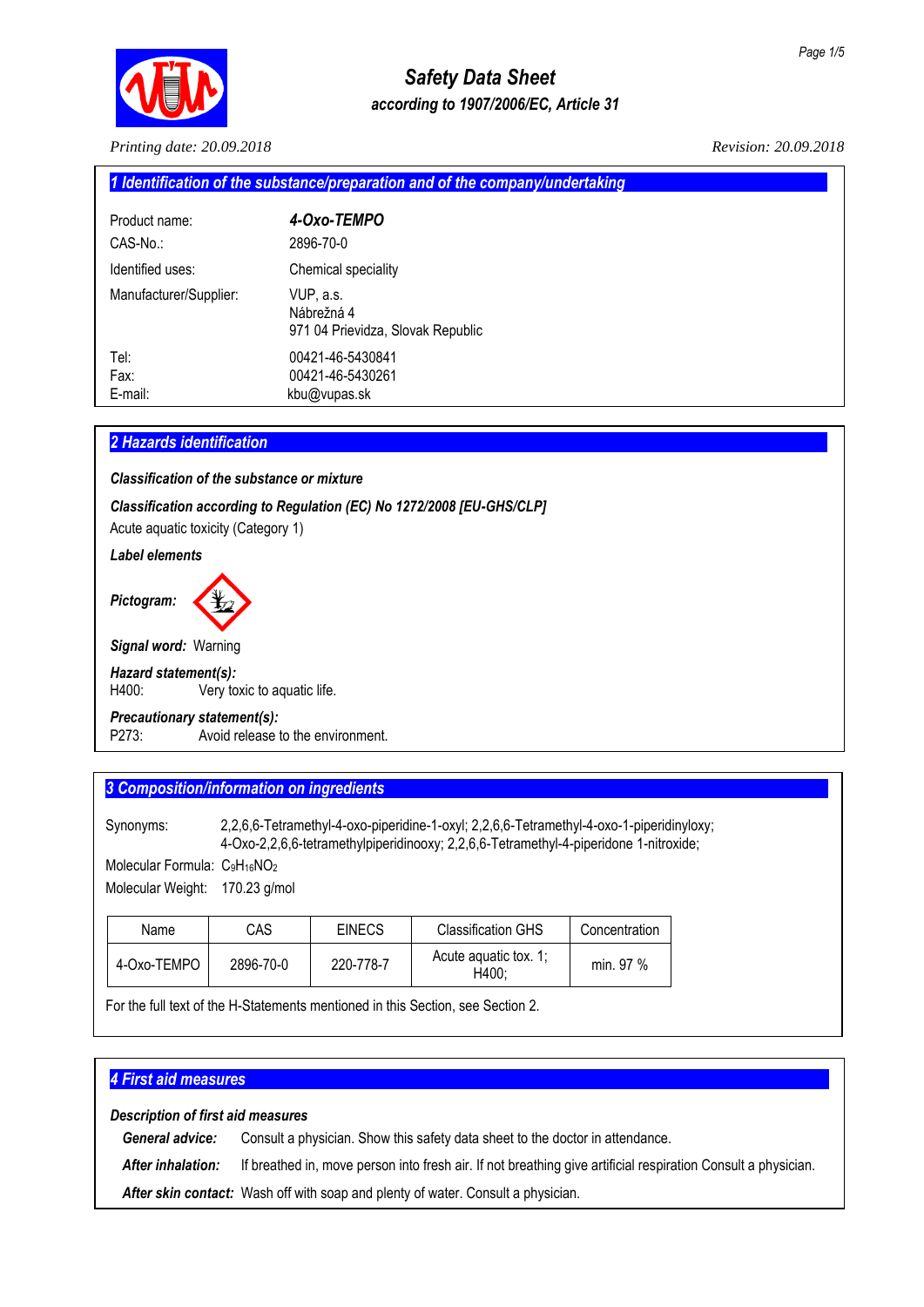# *according to 1907/2006/EC, Article 31*

#### Product name: *4-Oxo-TEMPO*

*After eye contact:* Flush eyes with water as a precaution.

*If swallowed:* Never give anything by mouth to an unconscious person. Rinse mouth with water. Consult a physician.

#### **5 Fire-fighting measures**

#### *Suitable extinguishing media:*

Use water spray, alcohol-resistant foam, dry chemical or carbon dioxide.

*Special hazards arising from the substance or mixture:* Carbon oxides, nitrogen oxides (NOx)

#### *Precautions for fire-fighters:*

Wear self contained breathing apparatus for fire fighting if necessary.

#### **6 Accidental release measures**

#### *Personal precautions, protective equipment and emergency procedures:*

Avoid dust formation. Avoid breathing vapors, mist or gas. Ensure adequate ventilation. Evacuate personnel to safe areas.

#### *Environmental precautions:*

Prevent further leakage or spillage if safe to do so. Do not let product enter drains. Discharge into the environment must be avoided.

#### *Methods and materials for containment and cleaning up:*

Pick up and arrange disposal without creating dust. Sweep up and shovel. Keep in suitable, closed containers for disposal.

#### **7 Handling and storage**

#### *Precautions for safe handling:*

Provide appropriate exhaust ventilation at places where dust is formed.

#### *Conditions for safe storage, including any incompatibilities:*

Store in cool place. Keep container tightly closed in a dry and well-ventilated place.

Recommended storage temperature: 2 - 8 °C

#### **8 Exposure controls/personal protection**

#### *Control parameters*

Components with workplace control parameters

#### *Exposure controls*

#### Appropriate engineering controls

Handle in accordance with good industrial hygiene and safety practice. Wash hands before breaks and at the end of workday.

#### *Personal protective equipment*

#### *Eye/face protection:*

Use equipment for eye protection tested and approved under appropriate government standards such as NIOSH (US) or EN 166(EU).

#### *Skin protection*

Handle with gloves. Gloves must be inspected prior to use. Use proper glove removal technique (without touching glove's outer surface) to avoid skin contact with this product. Dispose of contaminated gloves after use in accordance with applicable laws and good laboratory practices.

#### Wash and dry hands.

The selected protective gloves have to satisfy the specifications of EU Directive 89/686/EEC and the standard EN 374 derived from it.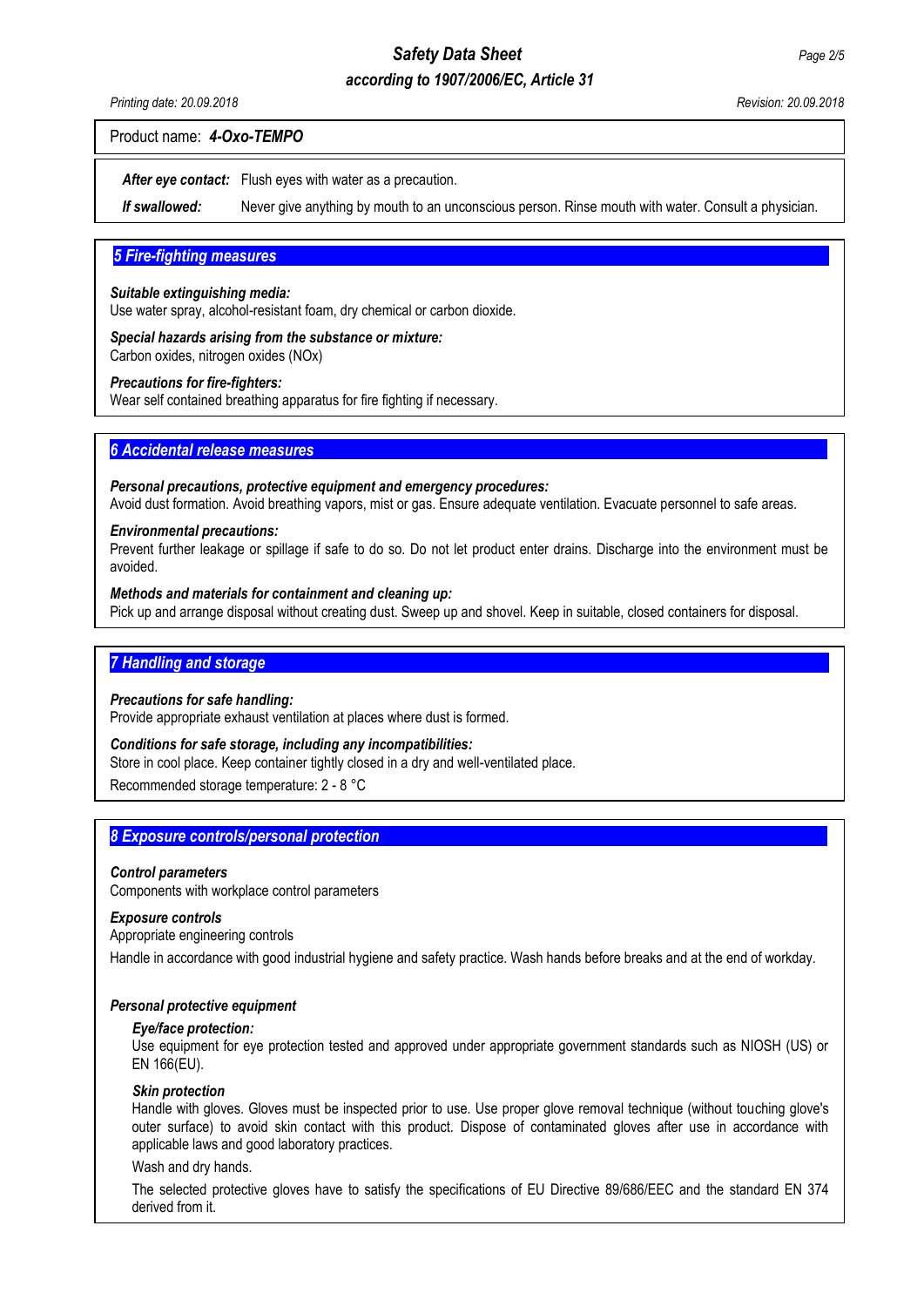# *Safety Data Sheet Page 3/5 according to 1907/2006/EC, Article 31*

*Printing date: 20.09.2018 Revision: 20.09.2018*

#### Product name: *4-Oxo-TEMPO*

#### *Body Protection*

Choose body protection in relation to its type, to the concentration and amount of dangerous substances, and to the specific work-place., The type of protective equipment must be selected according to the concentration and amount of the dangerous substance at the specific workplace.

#### *Respiratory protection*

Respiratory protection is not required. Where protection from nuisance levels of dusts are desired, use type N95 (US) or type P1 (EN 143) dust masks. Use respirators and components tested and approved under appropriate government standards such as NIOSH (US) or CEN (EU).

| 9 Physical and chemical properties |  |
|------------------------------------|--|
|                                    |  |
| Appearance                         |  |

| solid<br>orange-red                                                                                                                        |
|--------------------------------------------------------------------------------------------------------------------------------------------|
| Not available.<br>Not available.<br>$36 - 37 °C$<br>Not available.<br>1.0223 g.cm- $3$ at 40 $^{\circ}$ C<br>0.25<br>77 g/1 000 g at 20 °C |
|                                                                                                                                            |

#### **10 Stability and reactivity**

#### *Storage stability:*

Stable under recommended storage conditions.

#### *Incompatible materials:* Strong oxidizing agents.

# *Hazardous decomposition products:*

Other decomposition products - no data available.

# *11 Toxicological information........................................................................................................................................*

*Acute effects* No data available.

*Irritation and corrosion* No data available.

# *Sensitisation*

No data available.

# *Carcinogenity:*

*IARC:* No component of this product present at levels greater than or equal to 0.1% is identified as probable, possible or confirmed human carcinogen by IARC.

#### *Reproductive toxicity* no data available

*Specific target organ toxicity - single exposure* no data available

*Specific target organ toxicity - repeated exposure* no data available

*Aspiration hazard*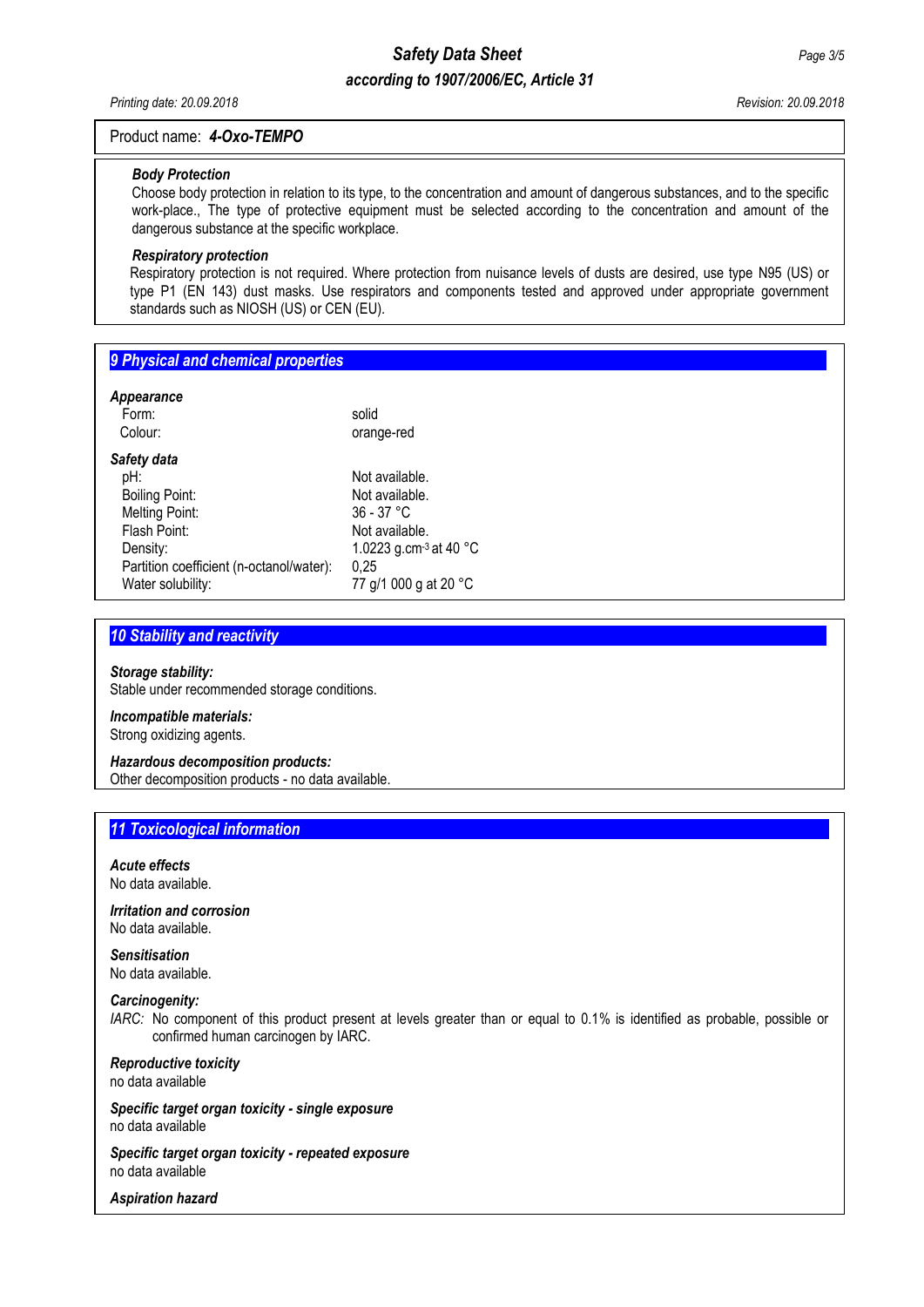# *Safety Data Sheet Page 4/5*

# *according to 1907/2006/EC, Article 31*

*Printing date: 20.09.2018 Revision: 20.09.2018*

#### Product name: *4-Oxo-TEMPO*

#### no data available

# *Potential Health Effects*

**Inhalation:** May be harmful if inhaled. May cause respiratory tract irritation.<br>**Skin:** May be harmful if absorbed through skin. May cause skin irritati **Skin:** May be harmful if absorbed through skin. May cause skin irritation.<br>**Eyes:** May cause eye irritation. **Eyes:** May cause eye irritation.<br>**Ingestion:** May be harmful if swallov May be harmful if swallowed.

# *Additional Information*

RTECS:TN9200000

#### *12 Ecological information.............................................................................................................................................*

#### *Toxicity*

Toxicity to fish LC50 - Gambusia affinis (Mosquito fish) - 0,1 mg/l - 96 h.

#### **13 Disposal considerations**

**Product:** Offer surplus and non-recyclable solutions to a licensed disposal company. Dissolve or mix the material with a combustible solvent and burn in a chemical incinerator equipped with an afterburner and scrubber..

*Contaminated packaging:* Dispose of as unused product.

## *14 Transport information..............................................................................................................................................*

#### *RID/ADR*

| <i>KIV/ADK</i>                                                                         |                                                                                                                            |
|----------------------------------------------------------------------------------------|----------------------------------------------------------------------------------------------------------------------------|
| UN Number:<br>Hazard Class:<br>Packaging group:<br>Shipping Name:                      | 3077<br>9<br>Ш<br>Environmentally hazardous substance, solid, n.o.s. (2,2,6,6-Tetramethyl-4-oxopiperidinooxy)              |
| <i><b>IMDG</b></i>                                                                     |                                                                                                                            |
| UN number:<br>Hazard class:<br>Packaging group:<br>Shipping name:<br>Marine pollutant: | 3077<br>9<br>Ш<br>Environmentally hazardous substance, solid, n.o.s. (2,2,6,6-Tetramethyl-4-oxopiperidinooxy)<br>Yes       |
| <b>IATA</b>                                                                            |                                                                                                                            |
| UN number:<br>Hazard class:<br>Packaging group:<br>Shipping name:                      | 3077<br>9<br>$\mathbf{III}$<br>Environmentally hazardous substance, solid, n.o.s. (2,2,6,6-Tetramethyl-4-oxopiperidinooxy) |
|                                                                                        |                                                                                                                            |

# *Further information*

EHS-Mark required (ADR 2.2.9.1.10, IMDG code 2.10.3) for single packagings and combination packagings containing inner packagings with Dangerous Goods > 5L for liquids or > 5kg for solids.

# *15 Regulatory information............................................................................................................................................*

This safety datasheet complies with the requirements of Regulation (EC) No. 1907/2006.

#### **16 Other information**